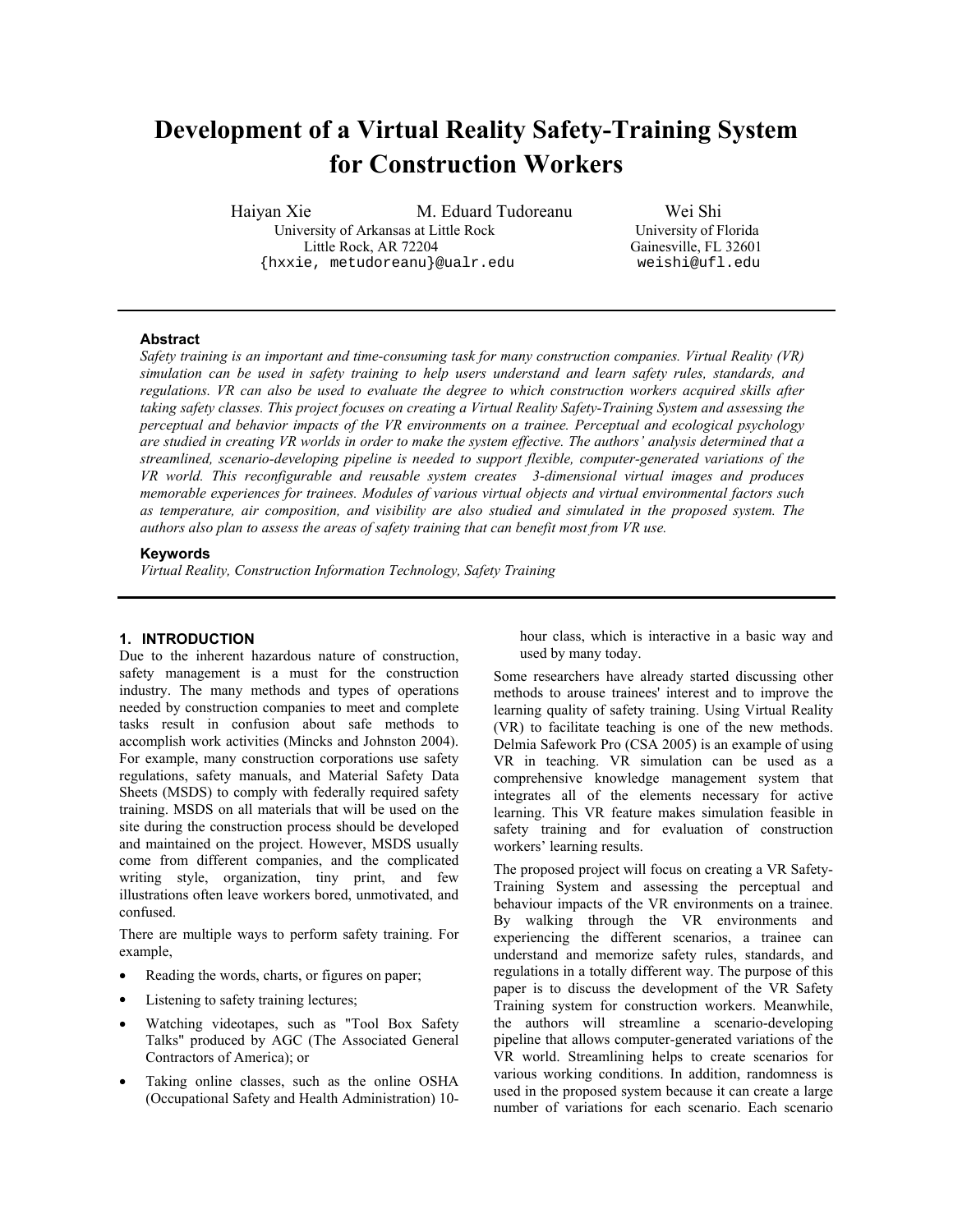shows the effects of the various choices the worker makes; the trainee can quickly go through a number of choices and see the final result of those choices (or at least the more likely outcome). This supports workers in making better decisions when it comes to safety and in memorizing rules. For example, information in MSDS can be incorporated into various virtual objects and be simply imported into a workplace scenario. When workers experience this scenario, they can understand the information and process it. In this research, the authors will study perceptual and ecological psychology when creating VR worlds in order to make the system effective. Other modules of various virtual objects and virtual environmental factors such as temperature, air composition, and visibility will also be explored in this research. This reconfigurable and reusable system creates 3-dimensional, virtual images and produces memorable experiences for trainees*.* The authors will also assess the areas of safety training that can benefit the most from VR.

# **1.1 Problem Statement**

More and more people realized that it is important to cultivate workers' safety habits instead of only memorizing a certain amount of book content. It is one of the fundamental principles of learning that people "learn by doing." To a trainer, this means that learners must be given ample opportunities to apply what they are learning (Goetsch 1993). For example, if the topic of a training session is how to administer a fire extinguisher, application should involve having the learners actually practice in-plant training. A select group of personnel should be acquainted with all extinguisher types and sizes available in a plant or work area. Training should include a tour of the facility, indicating special fire hazard operations (ETE 2000). While the learners practice, the trainer observes, coaches, and corrects. Regardless of the nature of the material, learners should be given plenty of opportunities to apply what they are learning. Such practices are essential in learning and familiarizing workers with possible, dangerous real occurrences.

However, in construction safety-training sessions, due to uncontrollable or unpredictable reasons, on-site or inplant trainings are not always practical. For instance, there may not be an appropriate job site where learners can observe; tools or equipment may be unavailable or too expensive for safety training; or learners may not be able to hear or see all the demonstrations in a limited period of time. In addition, if similar safety lab training is repeatedly used, a student may reproduce other people's solutions and practical work without understanding all possible situations that arise in real jobs.

# **1.2 Research Problems**

High-fidelity VR simulations for occupational health and safety applications have the potential to resolve the above-mentioned problems. In virtual reality, construction workers experience the inherent danger of their working environment without being in real

jeopardy. At the same time, they use their knowledge to find out potential problems; use adequate methods to correct, adjust, or remedy the mistakes; and learn how to react to different situations randomly generated by the VR system.

In order to build a VR system that is suitable for construction safety training purposes, the following issues need to be addressed:

- The main reasons why VR is taking part in this research project need evaluated and justified.
- What scenarios are best suited to the VR Safety-Training System approach need to be determined. The goal of this project is to develop a reconfigurable and reusable system to create 3 dimensional virtual images.
- The scenarios will be developed into a set of encapsulated system rules that satisfy the prescribed requirements.
- The system will have random effects that provide a mechanism for altering the VR scenarios. These random effects need to appear realistic for a specific scenario, and, therefore, a range of random values needs to be specified with the scenario.
- The virtual components of a VR site should include general settings such as architectural drawings of the site, virtual objects that react to and can be manipulated by the trainees and environmental factors like air composition, temperature, lighting, and dust conditions. These components also have a dynamic aspect that determines changes in position, shape, or environment over time or in response to users' interactions.

# **1.3 Significance of the Project**

Virtual reality allows trainees to experience and play in a safe and controlled environment. Employees are able to explore the outcomes of their decisions without risk to themselves or equipment. They are able to visualize what cannot be visualized: degrees of risk, temperature, air quality, chemical exposure levels, and the effects of these. The virtual world can show the possible results of actions and let workers explore different outcomes as a result of their decisions, all of which helps trainees develop better thought processes for decision-making. Because virtual reality safety tutorials are designed modularly, modifications are easily made as workplace situations change. Given the importance of safety in construction, this research will benefit construction companies and the state and federal governments.

# **2. LITERATURE REVIEW**

The Occupational Safety and Health Act, or OSHA, of 1970 mandates that employers provide health and safety training. OSHA and the U.S. Secretary of Labor are responsible for both providing training directly and for ensuring that industrial firms provide training at the local level. In order to meet their legal and ethical obligations regarding health and safety training, companies must rely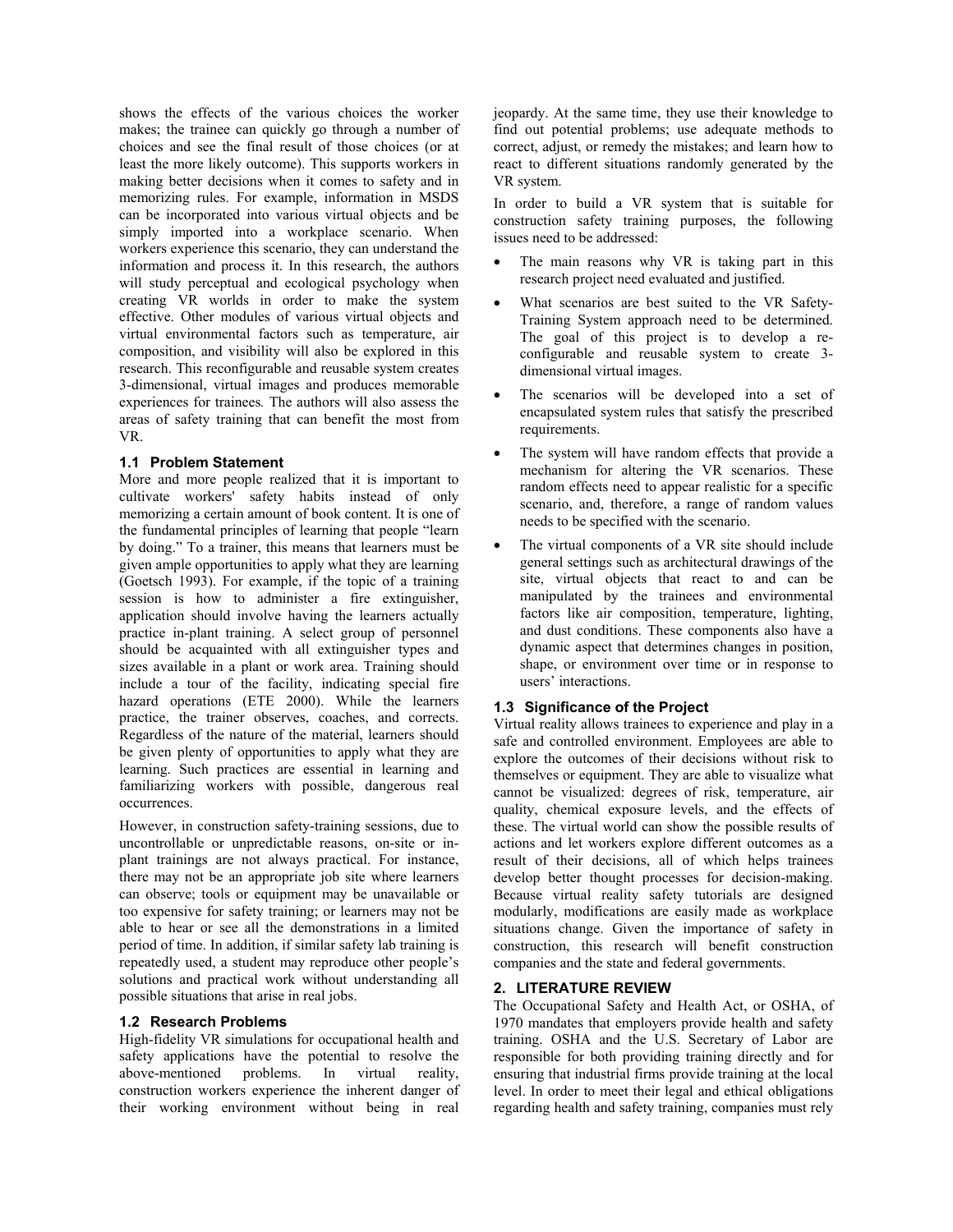on their health and safety professionals who, in turn, must rely on first-line supervisors. Health and safety professionals and first-line supervisors should work closely in the preparation, presentation, application, and evaluation of safety training. Supervisors are more likely to provide job- and task-specific training, while health and safety professionals are more likely to provide the more generic training (Goetsch 1993). In presenting training sessions, educators hold that the following percentages apply regarding what learners retain from the instruction they receive (Table 1):

**Table 1: Retaining percentage of learning styles (Goetsch 1993).** 

| Learning Style                                             | Retaining Percentage |  |
|------------------------------------------------------------|----------------------|--|
| Reading                                                    | 10 %                 |  |
| Listening to lectures                                      | 20%                  |  |
| Observing                                                  | 30%                  |  |
| Observing and Listening                                    | 50%                  |  |
| Observing and speaking,<br>using own words by oneself      | 70%                  |  |
| Listening to lectures<br>and<br>doing what is talked about | 90%                  |  |

Instruction can be presented in several different ways. The most widely used are the lecture/discussion, group instruction, demonstration, conference, and multimedia methods. Instructors should get the learner actively engaged seeing, saying, listening, and, most importantly, doing. Goetsch (1993) discussed and compared different learning methods such as:

- 1. Lecture/discussion method
- 2. Demonstration method
- 3. Conference method
- 4. Simulation
- 5. Videotapes,
- 6. Programmed instruction
- 7. Interactive video

In his definition of simulation, Goetsch says it involves structuring a training activity that simulates a line situation and role-playing by trainees. The last four learning methods (simulation, videotapes, programmed instruction, and interactive video) can become computerized. They are appropriate to be further developed into 3-dimensional computer simulations or VR systems.

Research on new technologies, methodologies, and strategies for preventing injuries in the workplace was highlighted at the National Occupational Injury Research Symposium 2000 (NOIRS 2000). NOIRS 2000 was sponsored by the National Institute for Occupational Safety and Health (NIOSH) along with the American Society of Safety Engineers and the Liberty Mutual

Research Center for Safety and Health. Attendees in that conference agreed that through research using today's cutting-edge science, the factors that put workers at risk could be better identified, and more effective preventive measures could be designed (NOIRS 2000). Becker and Morawetz (2004) administered detailed survey questionnaires to 55 workers prior to and 14-18 months following training. Surveys queried trainees' interests and involvement in safety and health, use of information resources, training activities at their worksite, and their attempts and successes at making worksite improvements. Post-training, the study population showed an increase in training of other workers, use of resources, attempts at improvements, and success rates for those attempting change, and overall success at making improvements. They also found computer technologies help by increasing a worker's interest and involvement in health and safety (Becker and Morawetz 2004).

Computer technologies have been extensively used in architectural and construction implementations. Threedimensional (3D) visualization and VR are successfully applied in construction projects, communication, sales and marketing, and training. Researchers in Carnegie Mellon University used game engines to visualize building construction projects (Navia and Loo 2004). Maldovan and Messner (2005) from the Pennsylvania State University discussed the application of a game engine environment in the construction education aspects. Many 3D representations are built off CAD software, Autodesk VIZ, Form Z, and Rhino. The game engine was developed and used for educational purposes, and it was set up by adopting the Unreal game engine level editor. The game engine was similar to VIZ, where material properties are assigned to particular 3D building components (Maldovan and Messner 2005). The video game engine can be a viable option or additive when discussing virtual reality and education. In construction education and visualization research, virtual reality and advanced visualization tools can help improve construction education. Using VR technologies can help students understand the construction process and planning (Messner 2003). The VR Safety Training system proposed here is different from above systems (Maldovan and Messner 2005, Messner 2003, Navia and Loo 2004). The VR Safety Training system has randomness, which creates variations for each scenario, which are not needed for construction engineering. Our system is also intended to provide trainees with the skills to identify visual clues of danger and to follow safety procedures in the real-world. Another difference is that our system shows the effects of the various choices the worker makes.

Home et al. (2005) proposed visualization using building information modelling. They found out that one of the reasons that VR technologies were not yet widely used in the field of building design is due to the cost and time required to develop the models. VR models can add the components of interactivity and immersion to building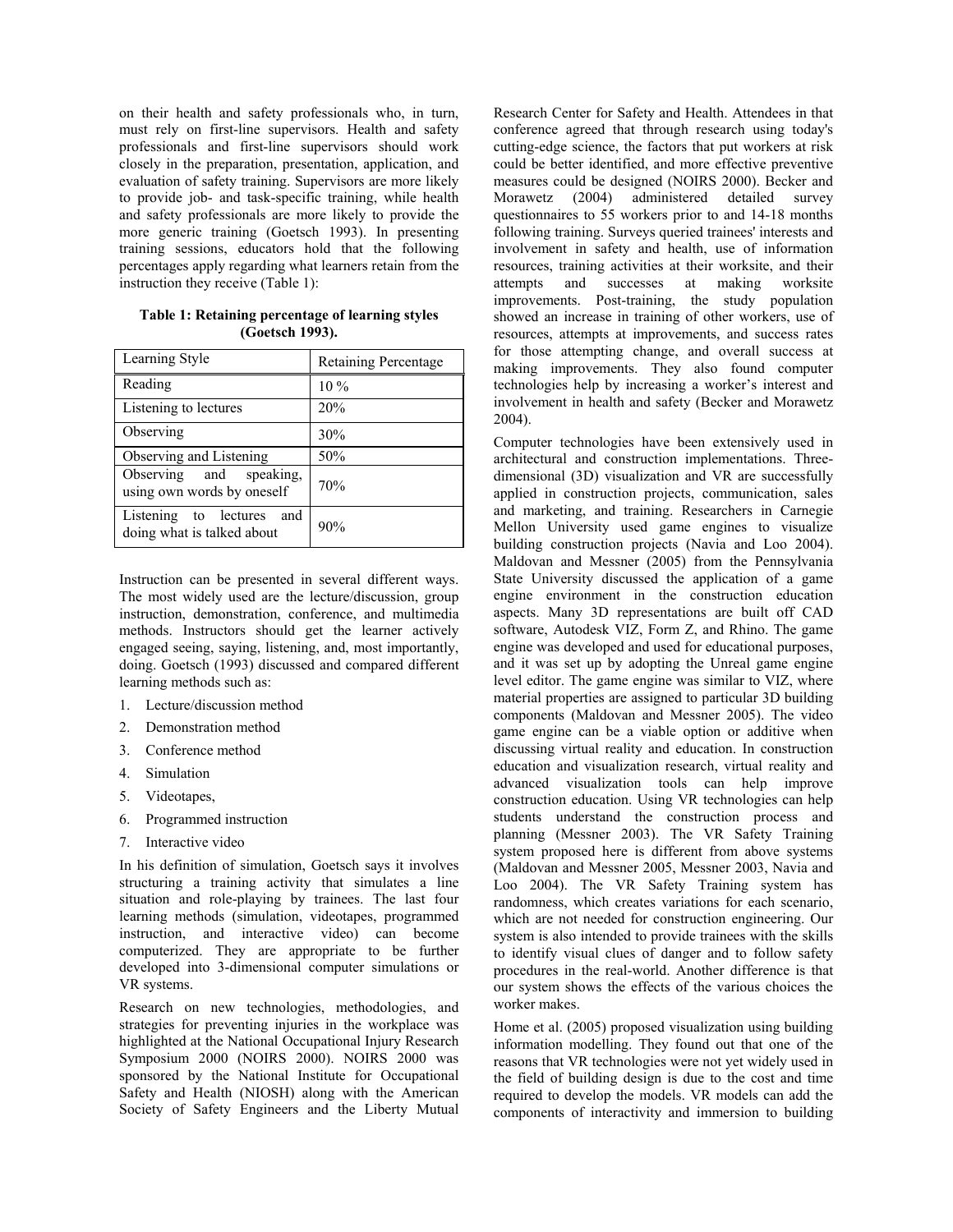models, which is an undividable part of construction education. When VR is required, special visualization companies are often used. This involvement by thirdparty specialists adds to the production time and cost of VR models. However, emerging evidence suggests that adoption of building information modelling software is resulting in productivity gains of 40-100% during the first year (Khemlani 2004; Home et al. 2005).

Stappers et al. (2001) proposed narrative enhancements aimed at improving experiential quality of walkthroughs in a Collaborative Automated Virtual Environment (CAVE). They realized the importance of incorporating narrative elements in the development process of architectural presentations and put forward a "number of solutions, none of which involve much technical effort, but try to improve the fit between the simulation and the users' needs on the basis of existing technology." These advanced visualization methods are complemented by their virtual walkthrough capabilities. In these narrative enhanced walkthroughs, teams can explore a project site by either stepping through to predefined viewpoints or navigating in real-time with orbit, examine, or walk functions (Calderon et al. 2005).

Khatab et al. talked about an integrated VR decision support system (IVR-DSS) for outline design reinforcedconcrete building structures (R.C.B.S). IVR-DSS is an integrated decision support system that can assist designers and decision makers at the outline design stage of the design process by developing a rapid outline design solution. Their system integrated VR technology with design rules and database. The paper develops the design rationale for such a system and designs a prototype that was developed in the case of their research (Khatab et al. 2005).

A few research centers or organizations are conducting research on construction safety training using VR and multimedia. The Construction Safety Alliance in the Division of Construction Engineering and Management at Purdue University has a research project: Delmia Safework Pro for human modelling. They propose using a VR environment in Safework to evaluate a design through virtual mock-ups. Their main application is the development of an articulated virtual mannequin controlled by a set of motion-capture devices placed on a human subject. This project is partially funded through a grant from the National Institute for Occupational Safety and Health (CSA 2005). In this proposed project, besides using VR to train people with all the construction safety concepts and procedures, major effort will be allocated in testing and observing the performance of the trainees. For example, the time trainees use to resolve some exam questions will be observed. This proposed research, although it will eventually make use of the virtual mannequin and data collected by the Purdue project, will focus more on 1) developing dynamic environments in which workers experience real-like scenarios and learn safety procedures and decision-making, and 2) establishing a production pipeline for scenario creation. Artificial workers can later be introduced into the

developed environments, and the Purdue data can be used to better customize the concepts to be emphasized in the proposed VR safety training system scenario. Another group at the University of Florence in Italy is developing multimedia applications for safety training, but its emphasis is more on the streaming, interactive, movie-like scenarios rather than VR, where the trainee has more freedom and can "walk" and "fly" around in the environment (Assfalg et al. 2002). This research group, however, developed guidelines for determining the tasks required for the trainees and the relative merits of 3D graphics for each type of task, and the authors will adapt those results into the work.

Virtual reality has also been employed to help people cope with dangerous situations in other domains, such as flight training (for an example of a commercial system, see http://www.frasca.com) or military training (Korris 2004). These domains are radically different than construction safety because the main skill required of a pilot or soldier is to be able to survive dangerous situations, while a construction worker's training is intended to keep workers from ever finding themselves in physical danger. There are also big differences in the amount of time, effort, and capital that is needed in training a pilot or a soldier compared to safety training.

Table 2 in the Appendix compares the features and differences of these visualization systems, including video game engines, visualized building information systems, VR decision support systems, and the VR teaching systems. It also shows the features of the proposed VR safety training system. Table 2 further shows that the proposed VR safety training system has a set of rules, which is an expert system. It also has random effects to simulate the various situations that might happen on real job sites. The system architecture will also be capsulated so that it can re-configure to different users and, at the same time, be extensible.

# **3. CASE STUDY**

A preliminary assessment of the realism of the immersive VR was performed for a virtual worksite. The main goal was to determine whether there is a strong sense of presence in immersive VR and to test the usage of VR through a simple, non-interactive scenario. A virtual, two-level scaffolding was created and fitted with a dangerous wire hanging on the side of the building. Figure 5 (see Appendix) shows the first level and Figure 1 shows the top level of the building. The virtual worksite was modelled in about 120 minutes by an undergraduate student assistant. Another world we considered was a suspended crane featured in one of our demonstrations (Figure 2). The display system has three 10'x 8' screens-- one under the user, one in front, and the third to the right.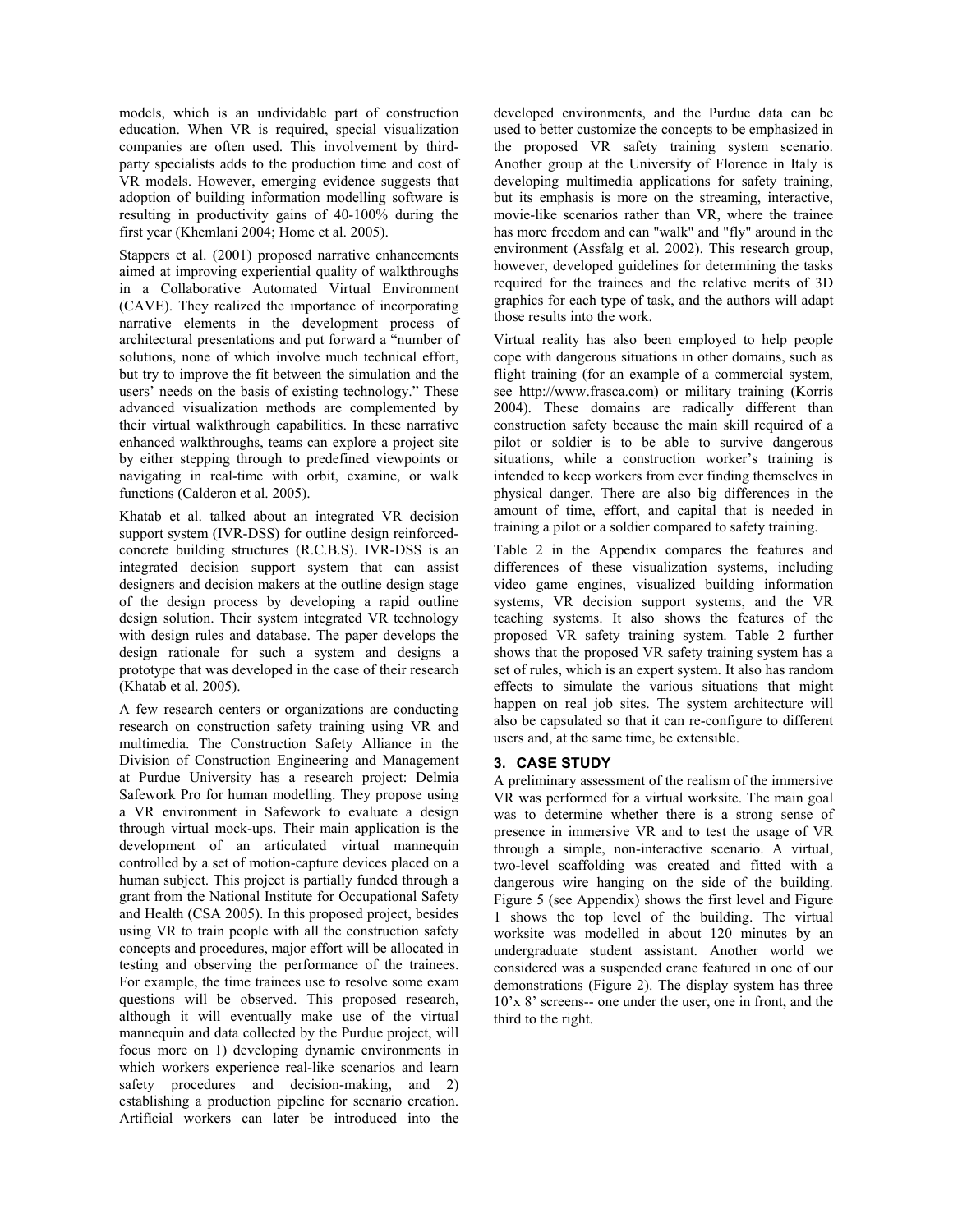

**Figure 1: A virtual scaffolding observed by a real user on the top level of the building. There is a virtual wire hanging on the wall.**

The virtual worksite had a "natural" feel, and it seemed appropriate for safety-training. It can be observed in Figures 1 and 5 that, even for an outside observer, the world and the user seem quite natural, and it is easy to observe the interaction between the environment and the user. This technique has the potential to be used not only in a first-person VR, where the trainee interacts directly with the virtual world, but also in a third-person system, where the trainee observes another user in the VR. An instructor can use the third-person, live approach to test the safety skills of workers in a manner appropriate to each trainee.



**Figure 2: A real user in a virtual suspended crane.** 

Another finding of this informal experiment was that there needs to be more work to determine precisely how to represent features of interest, such as hanging wires, in order to avoid making them too difficult or too easy to identify. This problem stems from the current display technology that has limitations on color palette, resolution, and focal distance, which makes a virtual world different in some aspects than a natural one. These differences make people susceptible to easily detecting environmental features that would be difficult to identify in the real world or to failing to detect easy targets in a simulated world. The informal training scenario had to exaggerate some objects and to dampen others. For instance, the wire hanging through the wall in the scaffolding worksite had to be drawn larger than in real life in order for the viewer to detect it.

# **4. PROJECT PLAN AND METHODOLOGY**

In the context of this approach, a proposed system tool is being developed that implements the prescribed requirements and produces an interactive VR environment for safety training. The system tool will include the following parts: risk assessment, hazard identification, safe working procedures, facilitating communication, skills training, assessment and correction of risk takers, all of which can be loaded into a VR system and used to teach and test the important safety concepts and procedures. It incorporates knowledge rules expressed in regulations, safety manuals, and MSDS. The details of system contents are shown in Figure 3.

This is a new approach that would contribute towards improving the expert knowledge of construction safety. It endeavours to combine the exciting VR technologies with safety knowledge. It will benefit the construction industry if it is developed and utilized

The work consists of the following four activities: safety scenario sketching, evaluation, implementation, and adding random effects. Figure 4 shows the relationship between these activities.



**Figure 3: Details of Virtual Reality Safety Training system**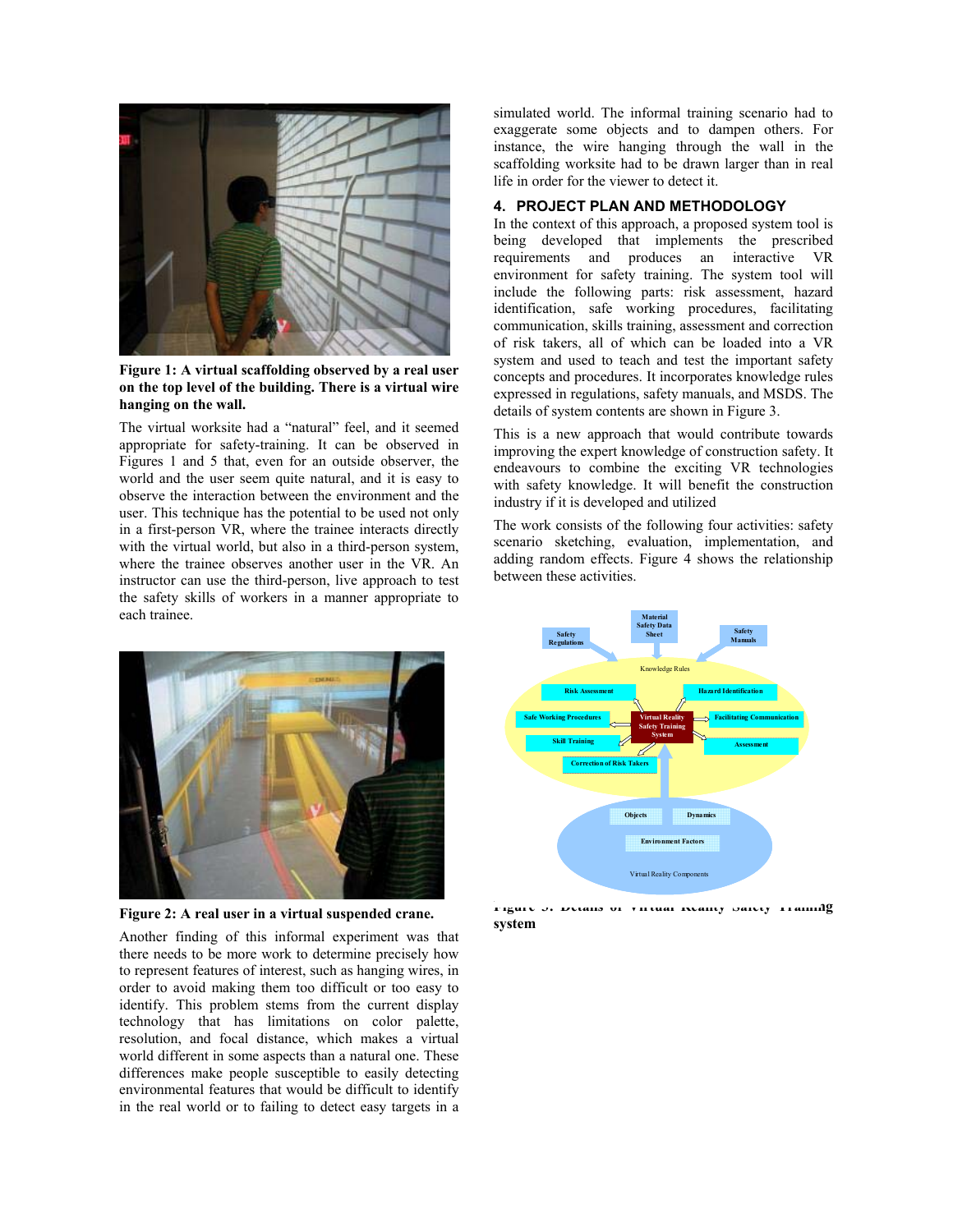

**Figure 4: Relationship between System Design Activities.** 

## **4.1 Safety Scenario Sketching**

Safety scenario sketching is preceded by an evaluation of the safety areas: Risk Assessment, Hazard Identification, Safe Working Procedures, Effective Communication, Skills Training, Assessment, and Correction of Risk Takers. The PIs will work on sketching a few simple scenarios and will analyze the merits of implementing each of them. One scenario will be chosen for implementation, and a few basic items such as wiring, wood boards, air composition, and temperature will be set to be analyzed.

The users are able see the potential consequences of poor planning or failing to follow proper procedures. The VR environments can be set according to the topics covered in training materials. For example, trainees are taken through the jobsite hazards where they see a steel structure of a high-rise building or a narrow trench and hear the 3D construction sounds. Additionally, trainees can experience such sensations as falling, injury, and even death. The shock value in such a safety program will make the lesson a memorable one. With minor changes, the VR jobsite training environments can be used as examination tools to test the trainee's degree of understanding of the safety training materials. With observation of the time consumed and the trainees' performances during the exams, evaluation of these trainees on how well they learn the construction safety materials can be obtained. Moreover, variations of a scenario can be rendered in a computerized environment in order to convey diverse experiences that allow trainees to sharpen their observation skills and decision-making processes. These scenarios will benefit the trainees, especially the ones going through them multiple times, if the participants encounter different situations in different executions of the same scenario.

# **4.2 Evaluation of Perceptual and Ecological Aspects of Immersive VR**

People perceive VR in a slightly different fashion than the real world due to the limitations of display and computer graphics technology. We intend to empirically evaluate two psychological characteristics of immersive VR used in safety training--perceptual and ecological.

The perceptual part will examine graphical features such as color, size, or distance for the viewer of various objects in the environment and how they relate to difficulty of perception of these objects. For instance, this part will examine whether a wire hanging from above the trainee needs to be bigger or smaller than in the real world in order to be detected by the trainee or whether the relative height of a wood scaffolding to the viewer matters in how the trainee might detect danger.

The ecological aspect, a branch that is regarded as distinct from perception by psychologists, deals with the interactions of all the objects in the world. Ecological psychology postulates that people are tuned to interpreting the interrelationship in the natural world such as the relationship between a pendulum speed and its length.

 The authors will only focus on the relative movement of objects (and their edges) in the world. This movement might occur due to the user's movement, which the user can stop or hasten, or due to the object's natural motion (e.g., falling). The authors may have to emphasize some of the edges of the virtual objects to allow easier detection and interpretation of their relative positions and speeds. The whole problem driving this activity is that the virtual world, even in an immerse system that surrounds the user, is not as precise as the real world. Some things may need to be exaggerated, while others may need to be removed because they may be distracting. The evaluation will involve making a subjective evaluation of the graphical features of the basic world components (perceptual) and of their interactions (ecological).

## **4.3 Implementation**

The evaluation of a few promising training scenarios will provide us an opportunity to determine which one is the most likely to help trainees. Authors will implement the chosen scenario using the virtual components designed according to perceptual and ecological principles valid in VR. The main problem is to determine the right pipeline for scenario development. The authors will be using 3D modelling tools such as Maya or 3D Studio Max to build worlds and parts of the worlds. These 3D models will be imported in a simple program that allows user interaction. The problem is finding the right balance between work in a modelling program and software development. The software is responsible for interactive navigation, on-the-fly model modification, and conveyance of the effect of various decisions to the trainees.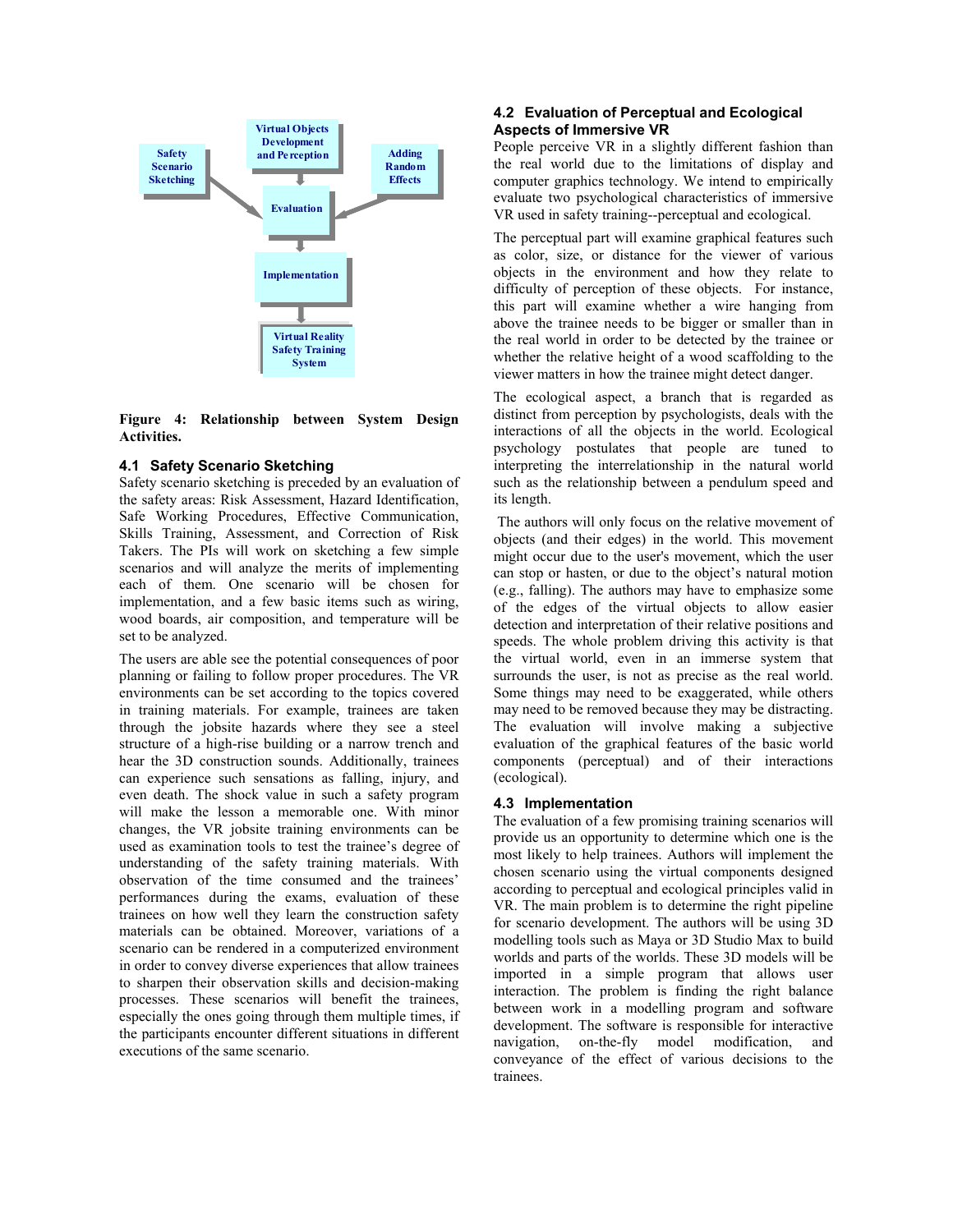### **4.4 Adding Random Effects**

The PIs will add random effects in the generated scenario. Randomness is especially important for testing, especially if knowledge about the exam propagates from the students who have taken an exam to the ones who have yet to take it. Random effects can also be beneficial to people who have to study repeatedly because the scenario will be made slightly different in each execution. The authors will briefly review two ways of producing randomness in the virtual world: combining pre-defined choices, which requires more models for each scenario, and creating software-generated, on-thefly, random patterns, which requires a one time substantial effort in coding. It is likely that only one technique will be extensively developed.

## **5. CONCLUSION**

This project is in the initial stages. The authors are sketching the safety scenarios, which could represent the real working conditions. This requires expert knowledge in safety training. The final result of this project is expected to be a virtual reality system that could be used to train workers and improve their performances.

## **6. REFERENCES**

- Assfalg, J., Bimbo, A.D., and Vicario, E. (2002). Using 3D and Ancillary Media to Train Construction Workers. *IEEE MultiMedia*, *9* (April-June 2002). pp. 88-92.
- Becker, P., and Morawetz, J. (2004). Impacts of health and safety education: Comparison of worker activities before and after training. *American Journal of Industrial Medicine,* 46, (June 10, 2004). pp. 63-70.
- Christianson, D. B., Anderson, S. E., He, L., Cohen, M.F., Salesin, D.H., and Weld, D.S. (1996). Declarative camera control for automatic cinematography. In proceedings of *AAAI '96*. pp. 148-155.
- Calderon, C., Worley, N., and Nyman. K. (2005). A cenematic camera control engine for architectural visualisations in virtual worlds. In proceedings of Conference on Construction Applications of Virtual Reality 2005. http://cumincad.scix.net/cgibin/works/Show?3032,
- CSA (2005). Delmia Safework Pro Human Modelling, Feburary 2006. https://engineering.purdue.edu/CSA/about\_us/c sa
- ETE (2000). Electrical Safety, April 2006. http://www.electoolbox.com/Safety/safety.htm#fire
- Goetsch, D.L. (1993). *Industrial safety and health in the age of high technology for technologists, engineers,*

*and managers*. Macmillan Publishing Company: New York.

- Home, M., Roupe, M. and Johansson, M. (2005). Visualisation using building information modelling. In proceedings of Conference on Construction Applications of Virtual Reality 2005. http://www.adetti.pt/events/CONVR2005/
- Karp, P. and S.K. Feiner. (1990). Issues in the automated generation of animated presentations. In proceedings of Graphics Interface '90. Halifax, California, May 14–18, 1990. pp. 39–48.

Khatab, A., Dawood, N., and Hobbs, B. (2005). Development of an integrated virtual reality decision support system (IVR-DSS) for outline design for reinforced concrete building structures (R.C.B.S.) In proceedings of Conference on Construction Applications of Virtual Reality 2005, Durham, UK Sep. 12--13 2005. http://www.adetti.pt/events/CONVR2005/Industr ialDay.htm

- Korris, J. (2004) Full Spectrum Warrior: How the Institute for Creative Technologies Built a Cognitive Training Tool for the XBox. 24th Army Science Conference Orlando, Fl; December 2004.
- Messner, J. I., and Horman, M. J. (2003).Using advanced visualization tools to improve construction education. In proceedings of *CONVR 2003.* Virginia Tech, Sep. 24 – 26 , 2003. pp. 145-155
- Mincks, W.R., and Johnston, H. (2004). *Construction jobsite management*. Thomson Delmar Learning: Clifton Park, NY.

Navia, J., and Loo, B. (2004). Virtual Carnegie Mellon University, January 2006. http://www.andrew.cmu.edu/user/jnavia/vCMUWeb

- NOIRS (2000). Research on new technologies, methodologies and strategies for preventing injuries in the workplace. National Occupational Injury Research Symposium, April 2006. http://www.cdc.gov/niosh/noirs2000.htm
- Stappers, P.J., Saakes, D., and Addriaanse, J. (2001). On the narrative structure of virtual reality walkthroughs. In proceedings of *CAAD Futures 2001*. http://www.caadfutures.arch.tue.nl/cf2001/def ault.htm

# **7. APPENDIX**

Figure 5 shows a virtual scaffolding observed by a real user.

Table 2 compares the features and differences of some visualization systems.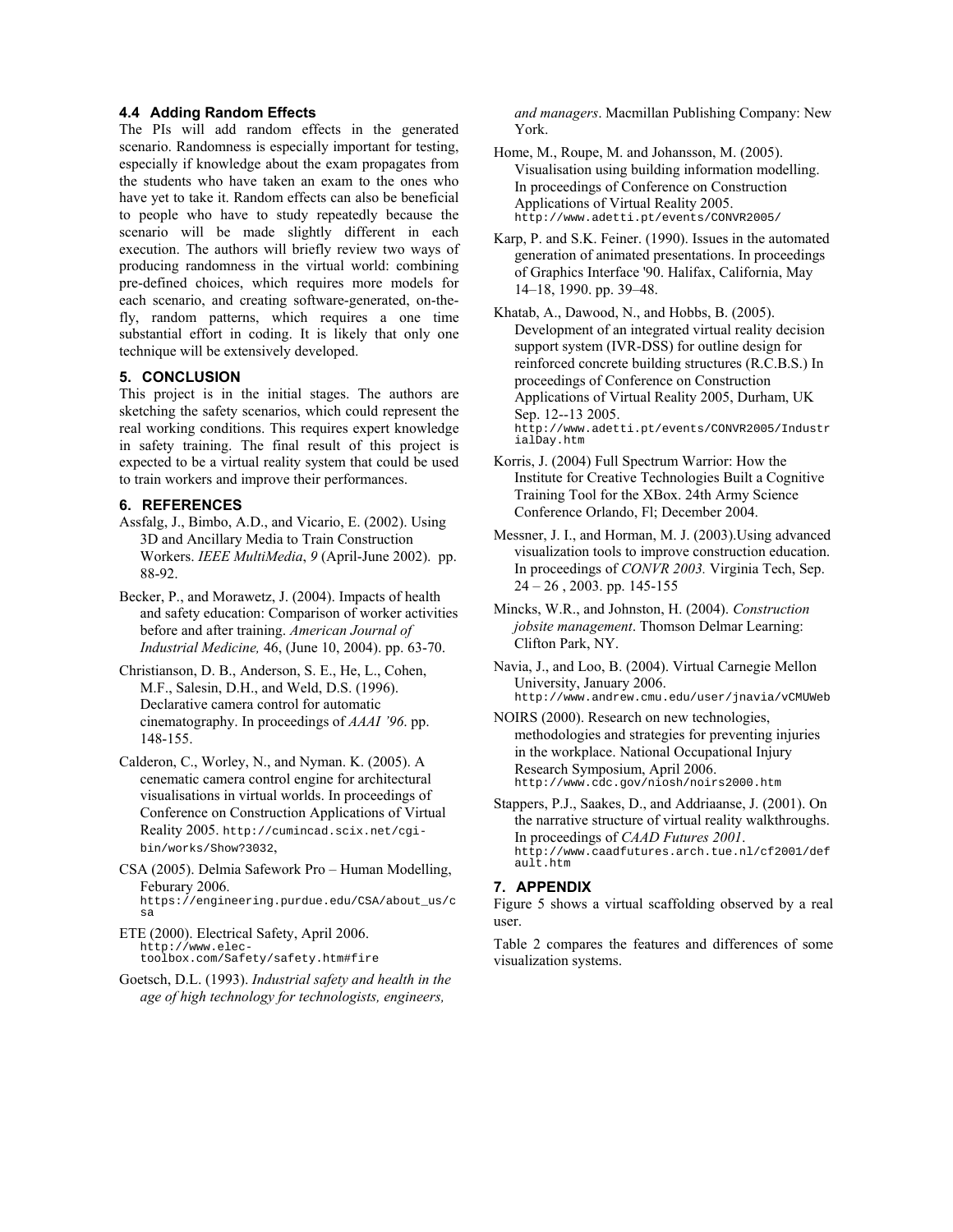

**Figure 5:** A virtual scaffolding observed by a real user. There is a virtual wire hanging on the wall to the left of the black, real cable used to control the immersive display. The display consists of three screens below visible to the user's left and right.

| <b>System Name</b>                                                                                                           | Design Purpose                                                                                                                                                                        | <b>Visualization Feature</b>                                                                                                                                                                                                                                                                | User Interface                                                                                                 | Game<br>Engine                   |
|------------------------------------------------------------------------------------------------------------------------------|---------------------------------------------------------------------------------------------------------------------------------------------------------------------------------------|---------------------------------------------------------------------------------------------------------------------------------------------------------------------------------------------------------------------------------------------------------------------------------------------|----------------------------------------------------------------------------------------------------------------|----------------------------------|
| Virtual<br>Carnegie<br>Mellon<br>University<br>(VCMU)                                                                        | To have real time<br>virtual tour                                                                                                                                                     | Rewritten A.I.; Lighting engine based around<br>per-vertex lighting; "Observer mode", complete<br>with vector positioning "laser" for the user to<br>interact with the environment. Not intended for<br>teaching skills in danger avoidance.                                                | Interact with<br>Artificial Life<br>forms ("Actors")<br>through computer<br>screen.                            | Unreal<br>Engine<br>1.0          |
| Virtual<br>Facility<br>Prototype<br>(VFP)                                                                                    | To visualize<br>building<br>construction<br>projects                                                                                                                                  | Determine the capabilities of the Unreal<br>platform; Converting CAD models into usable<br>models for Unreal; Triggers added to objects or<br>areas, but messages displayed were limited in<br>content. Not intended for teaching skills in<br>danger avoidance but rather for engineering. | A participant can<br>enter a level of the<br>video game and<br>different scenarios<br>of "player's"<br>choice. | Unreal<br>Tourna<br>ment<br>2004 |
| Visualization<br>using<br>building<br>information<br>modelling                                                               | To introduce<br>building information<br>modelling to<br>students for the<br>purposes of<br>visualization.                                                                             | Students using 3D CAD to develop their 3D<br>models                                                                                                                                                                                                                                         | 3D CAD<br>computer<br>software                                                                                 | N/A                              |
| Narrative<br>enhancement<br>of<br>walkthrough<br>in a CAVE                                                                   | Incorporating<br>narrative elements<br>in the development<br>process of<br>architectural<br>presentations                                                                             | Teams can explore a project site by either<br>stepping through to predefined viewpoints or<br>navigating in real-time with orbit, examine, or<br>walk functions                                                                                                                             | VR walkthrough                                                                                                 | N/A                              |
| Integrated<br>VR decision<br>support<br>system for<br>outline<br>design<br>reinforced-<br>concrete<br>building<br>structures | An integrated<br>decision support<br>system that can<br>assist designers and<br>decision makers at<br>the outline design<br>stage by developing<br>a rapid outline<br>design solution | This system integrated VR Technology with<br>design rules and database.                                                                                                                                                                                                                     | <b>VR</b>                                                                                                      | N/A                              |

**Table 2: Comparison of construction visualization systems**